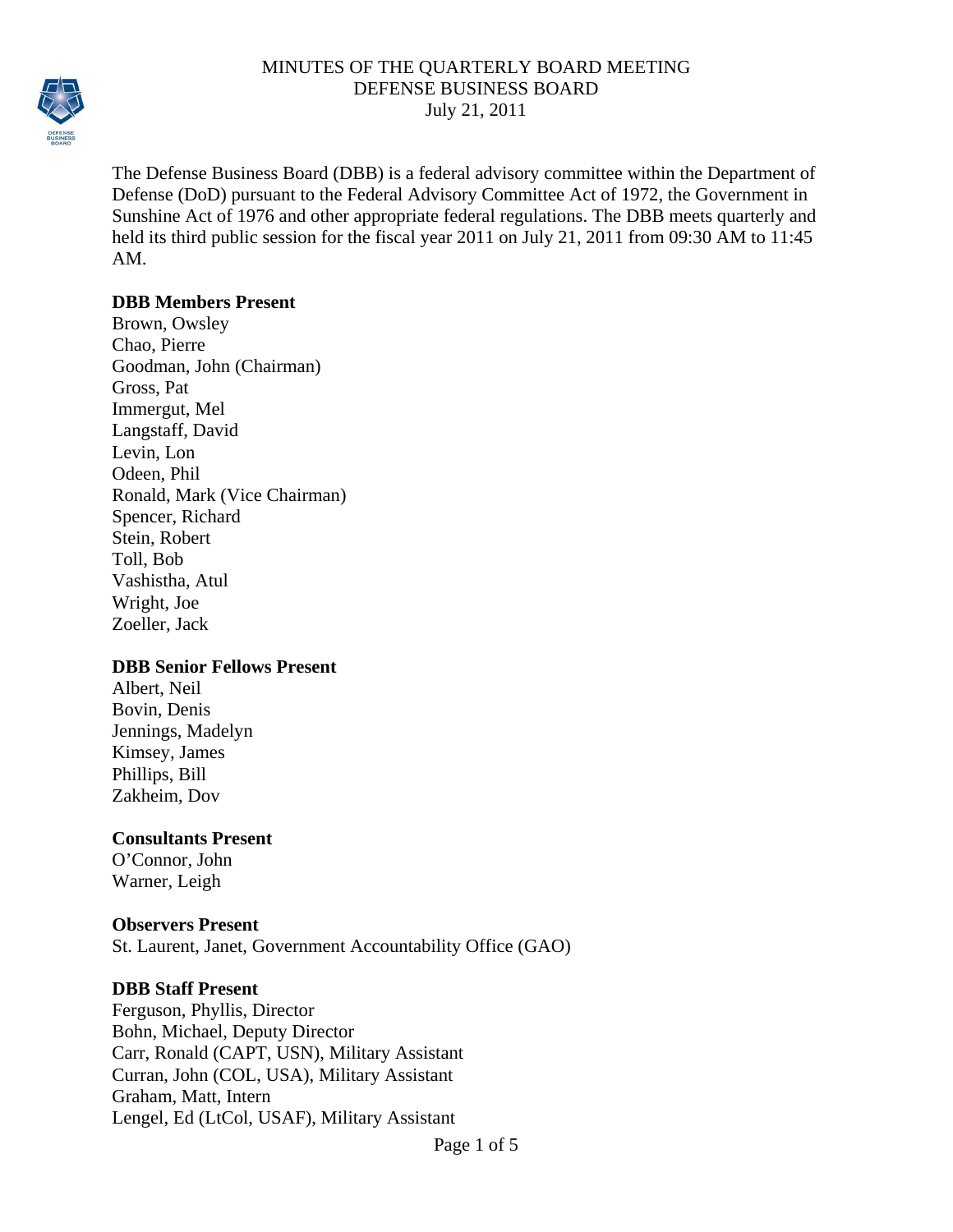

Duffy, Debora, Staff Assistant Whittington, Catherine, Intern

#### **Public Session Attendees:**

Bush, Tom, QRMC Cordell, Ronald, Deloitte Consulting LLP Dussault, Kathleen RADM, OPNAV/N41 Etherton, Jon, Etherton and Associates, Inc. Fletcher, Scott COL, HQDA, DCS G-4 Graham, Jason, Métier Hargis, Alan, Compensation Policy, HQ Marine Corps, M&RA (MPO) Hayden, Michael F., MOAA Kozloski, Robert, DUSN/DCMO McGee, Gary, ODASD(MPP) Meredeth, Thomas, OUSD (Comptroller) Muchmore, Tim, HQDA, DCS G8 Nagy, James, DLA Odom, Phil, MOAA Penrod, Vee, DASD Mil Personnel Policy Robbins, Kristine, AF Assoc Rooney, Jo Ann Dr., PDUSD P&R Shaw, Ryan, ROA Simpson, Lynn, Chief of Staff, USD(P&R) Snider, Annie, Green Wire Tilgham, Andrew, Military Times Vickers, Bryan, Pace LLP Weisgeber, Marcus, Pentagon News

## **PUBLIC SESSION**

Copies of all reports will be available at the DBB website (http://dbb.defense.gov).

At 09:30 AM, Phyllis Ferguson, the Designated Federal Officer, officially opened the public session.

## **Deliberation of Task Group Recommendations**

## *Modernizing the Military Retirement System,* Richard Spencer

John Goodman, Chairman, chaired the discussion.

Mr. Spencer began with the terms of reference and outlined the methodology for reaching the Task Group's findings.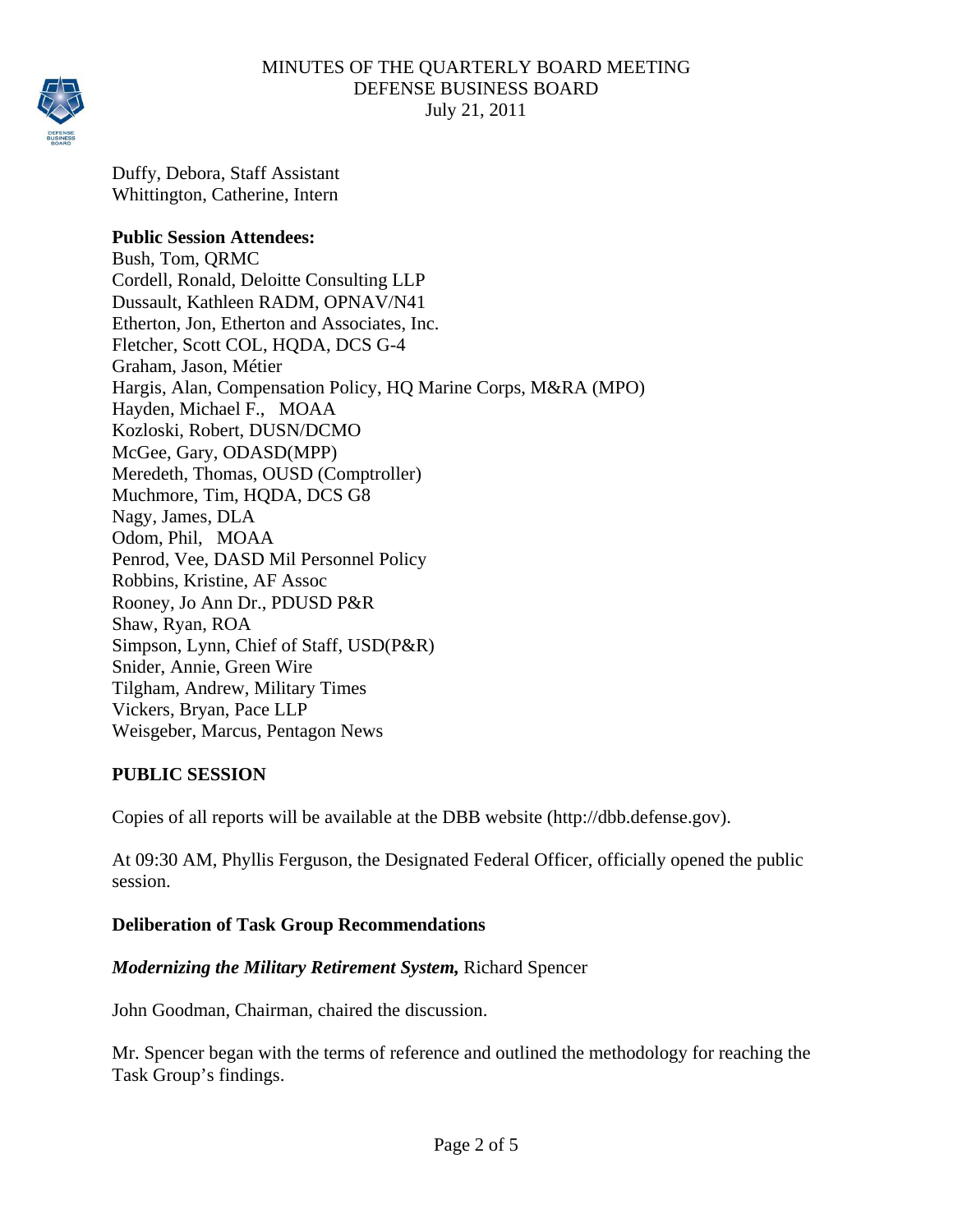

The Task Group recommended a change in the structure of military retirement, moving from defined benefit to a government-funded defined contribution plan. The most flexible and readily available plan would be based on the existing Uniformed Military Personnel Thrift Savings Plan (TSP). The new plan would provide a more fair and flexible structure at a lower overall cost.

Ms. Janet St. Laurent of the Government Accountability Office (GAO) stated that the Task Group's analysis is consistent with GAO studies. DoD and Congress should consider total compensation costs. GAO found that deferred benefits are a significant aspect of these costs.

Mr. Goodman asked for a motion to vote and received a motion and a second. There was no opposition or abstentions and the Board Members approved the recommendations.

## *Re-examining Best Practices for DoD Fuel Acquisitions,* Denis Bovin

Mr. John Goodman, DBB Chairman, having previously recused himself from this Task Group, stepped out of the meeting delegating the chairmanship to Mr. Mark Ronald, DBB Vice Chairman, who introduced Mr. Denis Bovin.

Mr. Bovin began by introducing the Task Group members and explained the previous DBB study on fuel hedging. Mr. Bovin then reviewed current best practices. Mr. Bovin outlined who the TG had interviewed and met with during this study and during the previous study in 2003. Mr. John O'Connor then identified the current best practices in industry for fuel purchasing. Mr. Bovin then outlined the objectives of using price protection techniques that are used by the commercial sector and noted that DoD is not price protected.

The Task Group considered five recommendations. The TG concluded that three recommendations are low risk and provide price protection.

Ms. Janet St. Laurent stated that GAO has looked at how DoD should curb its energy demand, but it has not specifically analyzed this study. USD(C) is committed to this study and modification of the current system.

Mr. Ronald asked for a motion to vote and received a motion and a second. There was no opposition or further abstentions and the Board Members approved the recommendations.

## *Global Logistics Management,* Phil Odeen

John Goodman, Chairman, chaired the discussion.

Mr. John Goodman introduced Mr. Phil Odeen, who outlined the terms of reference. Mr. Odeen then outlined the methodology of reaching the Task Group's findings. Mr. Odeen explained the three options that the TG examined.

The Task Group recommended implementing the third option to create a single Defense Logistics Organization (DLO). Mr. Odeen then identified the benefits and challenges of this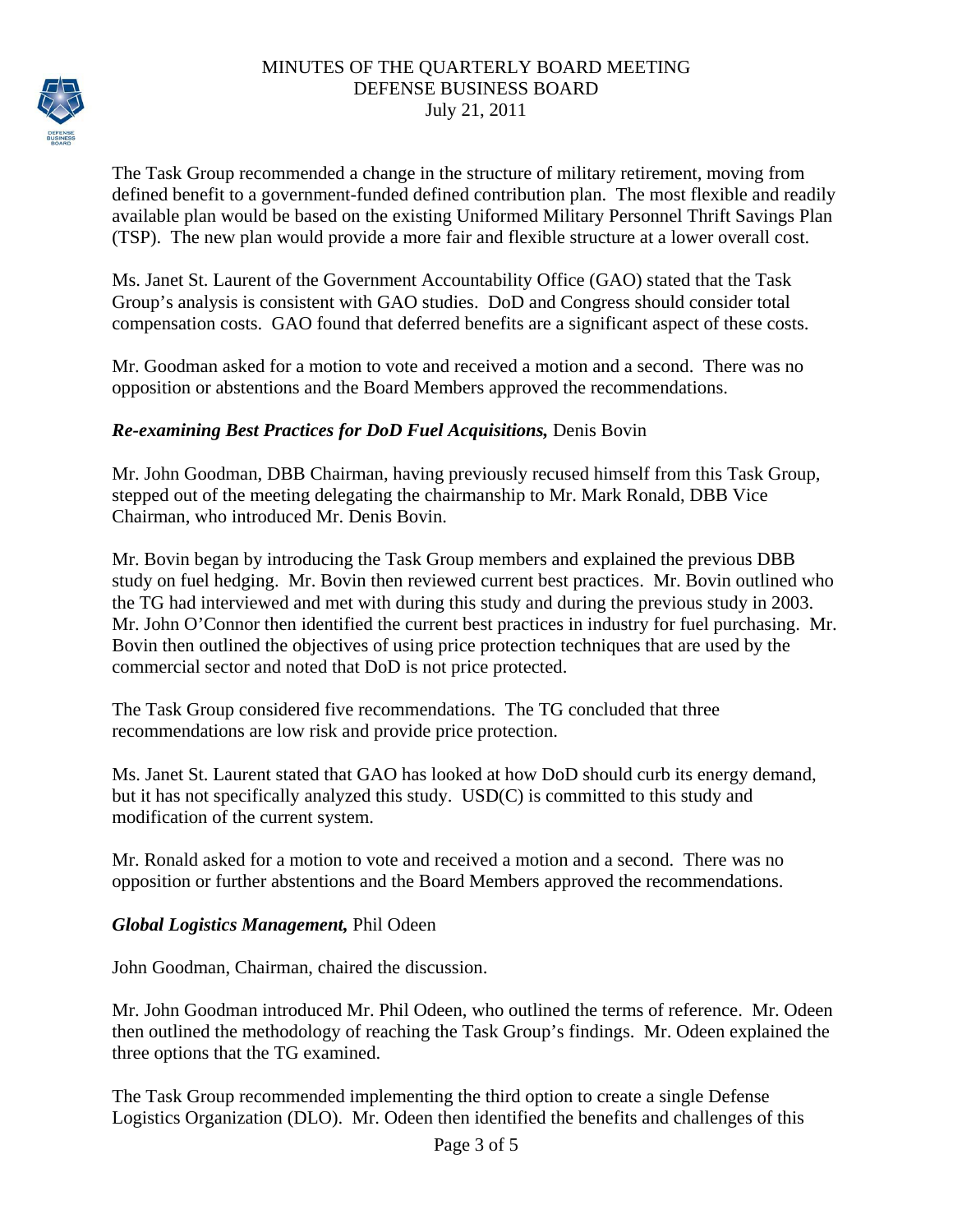

third option. However, DoD would need to address a number of critical issues to implement a change of this magnitude.

Ms. Janet St. Laurent stated that GAO studies supply chain management. The execution of the vision statement is a challenge and the vision needs to be implemented.

Mr. Goodman asked for a motion to vote and received a motion and a second. There was no opposition or abstentions and the Board Members approved the recommendations.

# *Corporate Downsizing Applications for DoD,* Joe Wright

John Goodman, Chairman, chaired the discussion.

Mr. Joe Wright outlined the terms of reference. Mr. Wright provided background on the topic and then addressed the findings of the TG and the downsizing principles that the TG learned from the private sector. He then outlined the recommendations and the process for the Department's downsizing effort.

Ms. Janet St. Laurent stated that GAO has studied some of the SECDEF efficiency tasks. Leadership involvement in the beginning and monitoring the execution is necessary. There is a role for the Service Chief Management Officers (CMO) to play in the execution process.

Comments were made that there is a fundamental difference between commercial practices and what is done in the Department and that the culture for change has to be in place in the Department.

Mr. Goodman asked for a motion to vote and received a motion and a second. There was no opposition or abstentions and the Board Members approved the recommendations.

## **Task Group Updates**

## *Re-engineering the Requirements Process,* Bill Phillips

Mr. Phillips outlined the terms of reference of the Task Group and the purpose of reviewing the military requirements process. He also outlined the roadmap of the Task Group. The group will provide its recommendations during the January 2012 meeting.

## *Information Technology Modernization,* David Langstaff

Mr. Langstaff outlined the terms of reference and identified the members of the Task Group. He outlined the roadmap of the Task Group. The Task Group will provide its recommendations during the October 2011 meeting.

Phyllis Ferguson DFO Announcements